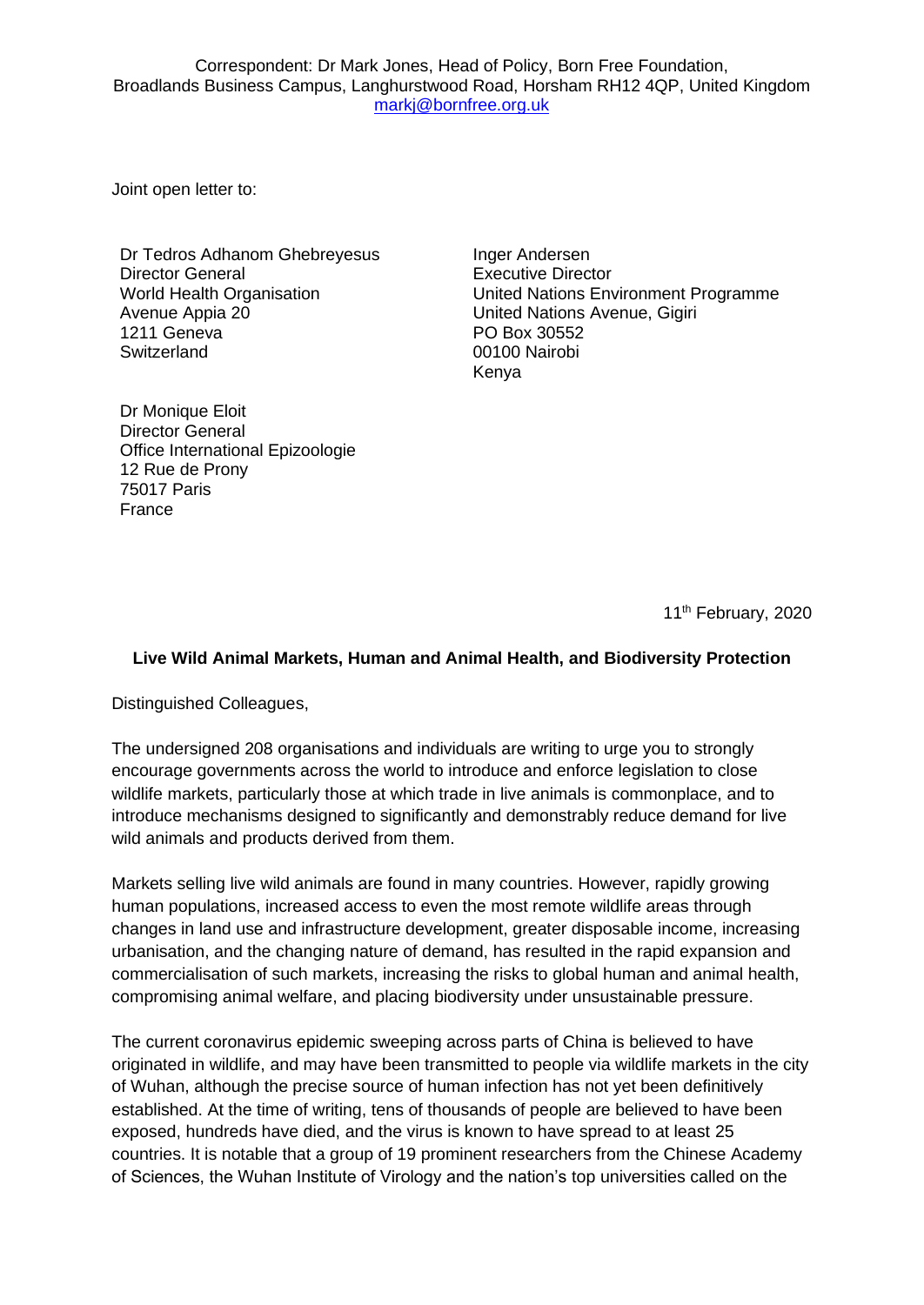government in China to crack down on wildlife markets such as the one at the centre of the Wuhan outbreak. The government responded by announcing a temporary ban on the trade in wild animals and the closure of all wildlife markets across the country, and there have been calls for these measures to be made permanent.

Previous global epidemics have also been associated with wildlife markets. Severe Acute Respiratory Syndrome (SARS) which in 2002-2003 resulted in more than 8,000 human cases across 17 countries, and almost 800 deaths, is reported to have spread to humans via wild mammals commonly traded live in Chinese markets. The Ebola virus epidemics in West and Central Africa are thought to have originated from bats, with primates and other wild mammals believed to be intermediate hosts through which people were infected; many such animals are also traded live in wildlife markets in the countries in which the outbreaks first occurred.

The closure of wildlife markets in order to protect human health has precedent. In 2005 the European Union introduced a ban on the importation of most species of live wild-caught birds, primarily to reduce the risk of introducing avian influenza virus. Subsequent reports suggest that this action had a significant impact on the global trade in live birds.

The trade in wildlife not only threatens human health; it is also a major contributor to the global decline in wildlife and biodiversity. According to the Global Biodiversity Assessment published by the Intergovernmental Science-Policy Platform on Biodiversity and Ecosystem Services (IPBES) in 2019, nature's decline is "unprecedented in human history" with a million species at risk of extinction. Direct exploitation is identified as the second most important driver of biodiversity loss, behind changes in land and sea use. The report described the current global response to this crisis as insufficient, urged that "transformative changes" are needed to restore and protect nature, and asserted that "opposition from vested interests can be overcome for the public good."

The extraction of wild animals for domestic and international trade forms a significant part of the direct exploitation identified by IPBES. In many countries, animals are taken from the wild to be slaughtered at markets, or traded live in order to supply restaurants, tourist facilities, the vast and expanding international demand for exotic pets, and for other purposes. In some countries domestic animals, including dogs and cats, are also traded live through markets in this way, with associated risks to human health and safety. These activities have severe negative consequences for the welfare of many millions of individual animals.

Addressing the trade in wildlife driven by such markets, and the demand for live wild animals or parts and products derived from them, comes with social, cultural and economic challenges. Nevertheless, we urge you to consider the risk that these same challenges may be far greater should the root cause of epidemics such as the current coronavirus emergency fail to be decisively addressed. Global action to permanently curb the trade will help to significantly reduce the risks of future infectious disease epidemics among both wildlife and people, and go some way to addressing the threat posed to individual animals and wider biodiversity through direct exploitation.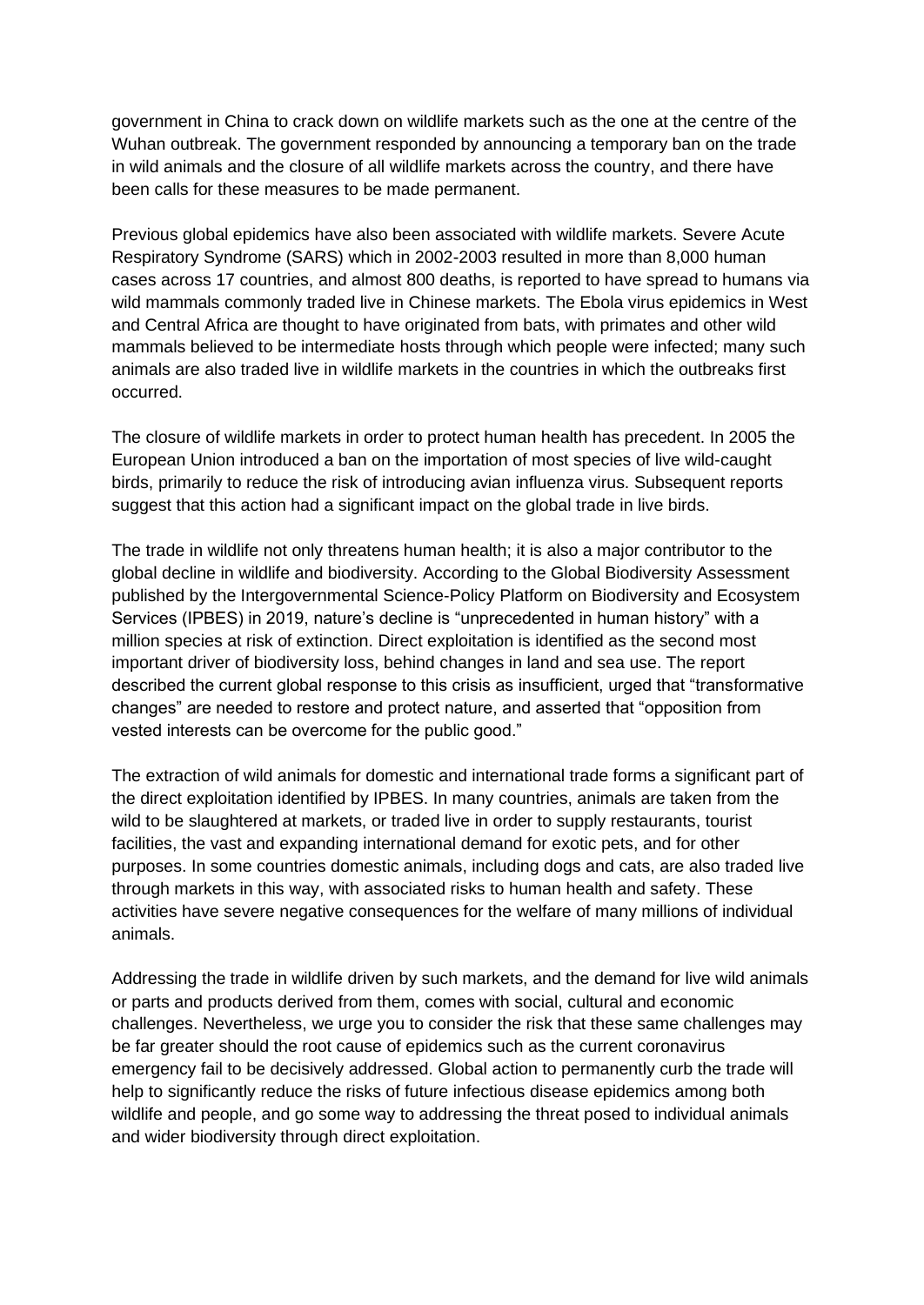We therefore urge you to commit your organisations to working with Governments across the world, with the aim of ending the exploitation of wild animals for trade, closing markets that trade in live animals, and reducing the commercial demand for live animals for food and other purposes, including from specimens that have been bred in captivity.

Thank you for your consideration of this important issue. We look forward to your response.

For and behalf of the following:

**David van Gennep, Chief Executive Officer, AAP Animal Advocacy and Protection**

**Pei F Su, Chief Executive Officer, ACTAsia**

**Ms Jordan Sosnowski, Advocacy Director, Action for Dolphins**

**Maria Mossman, Founder, Action for Elephants**

**Josphat Ngonyo, Executive Director, Africa Network for Animal Welfare**

**BernieWright, Spokesperson, Alliance for Animal Rights**

**Gilda Ho Thi Kim, Asia Director, Alliance for Earth, Life, Liberty & Advocacy** 

**Mahesh Agarwal, President, Andhra Pradesh Goshala Federation**

**Liz White, CEO, Animal Alliance of Canada**

**Maho Cavalier, International Relations, All Life In A Viable Environment**

**Ms Sabrina Brando, Owner/Director, AnimalConcepts**

**Anbarasi Boopal, Deputy Chief Executive, Animal Concerns Research & Education Society**

**Jan Creamer, President, Animal Defenders International**

**Wolf Gordon Clifton, Executive Director, Animal People**

**Gilda Ho Thi Kim, Co-Founder, Animal Friendly Alliance**

**Bernard V. Franolic, Campaigns Co-ordinator, Animal Friends Croatia**

**Mrs Angelina Pane, Co-founder & Program Manager, Animal Friends Jogja**

**Gil Michaels, Executive Director, Animal Guardians**

**Greg Quimpo, Animal Kingdom Foundation**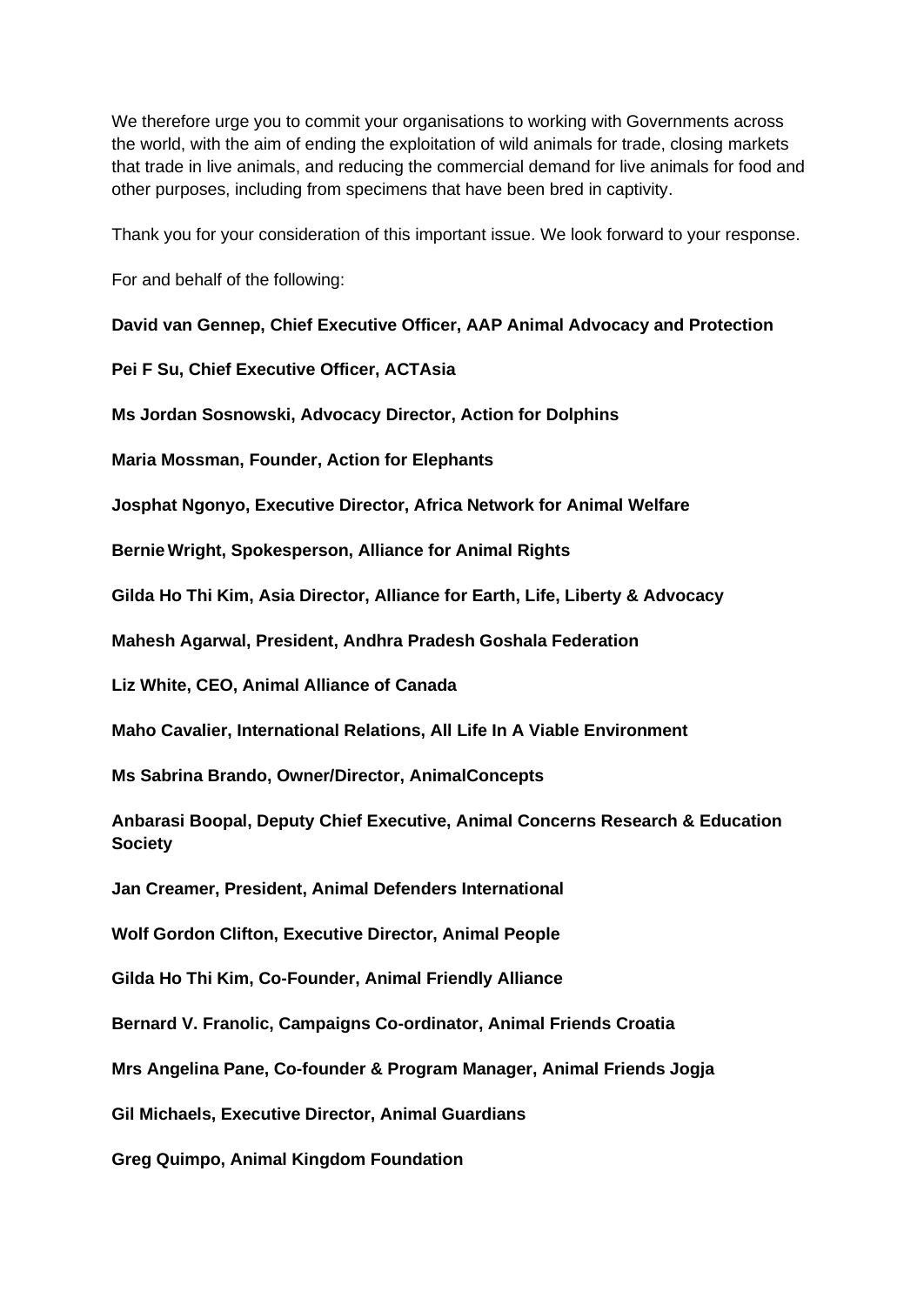**Uttam Kafle, Executive Director, Animal Nepal**

**Kim Bartlett, President, Animal People Forum**

**Ms StephanieSantigo, Office Manager, Animal Projects & Environmental Education Sdn Bhd**

**Dawn Magowan, Founder, Animal Protection and Environmental Sanctuary**

**Ms Betty Thøgersen, International advisor, Animal Protection Denmark / Dyrenes Beskyttelse**

**Martina Mayr, Founder/Director, Animal Rescue Cambodia**

**Chihiro Okada, Representative Director, Animal Rights Center Japan**

**Brigita Kymantaitė, Director, Animal Rights Protection Organisation Lithuania**

**Annette Elizabeth Pipe, Co-Founder and Managing Director, Animal Sanctuary Trust Indonesia**

**Gaurav Dattatray Kshatriya, Founder, Animal Welfare And Anti Harassment Society**

**Cathy Liss, President, Animal Welfare Institute**

**Mr Albano Martins, President & CEO, Anima-Society for the Protection of Animals (Macau)**

**Marco Ciampi, President, ARCA Brasil Humane Society**

**Christophe Coret, President, AVES France**

**Dominic Dyer, Chief Executive, Badger Trust**

**Janice Girardi, Founder, Bali Animal Welfare Association**

**Dr Smaragda Louw, Director, Ban Animal Trading Ms Kit Stoner, Chief Executive, Bat Conservation Trust**

**Koen Cuyten, Project Manager, Bears in Mind**

**Mrs Carole Baskin, CEO, Big Cat Rescue**

**Sathya Radhakrishnan, Honorary Joint Secretary, Blue Cross of India**

**Dr Siew Te Wong, Founder & Chief Executive Officer, Bornean Sun Bear Conservation Centre**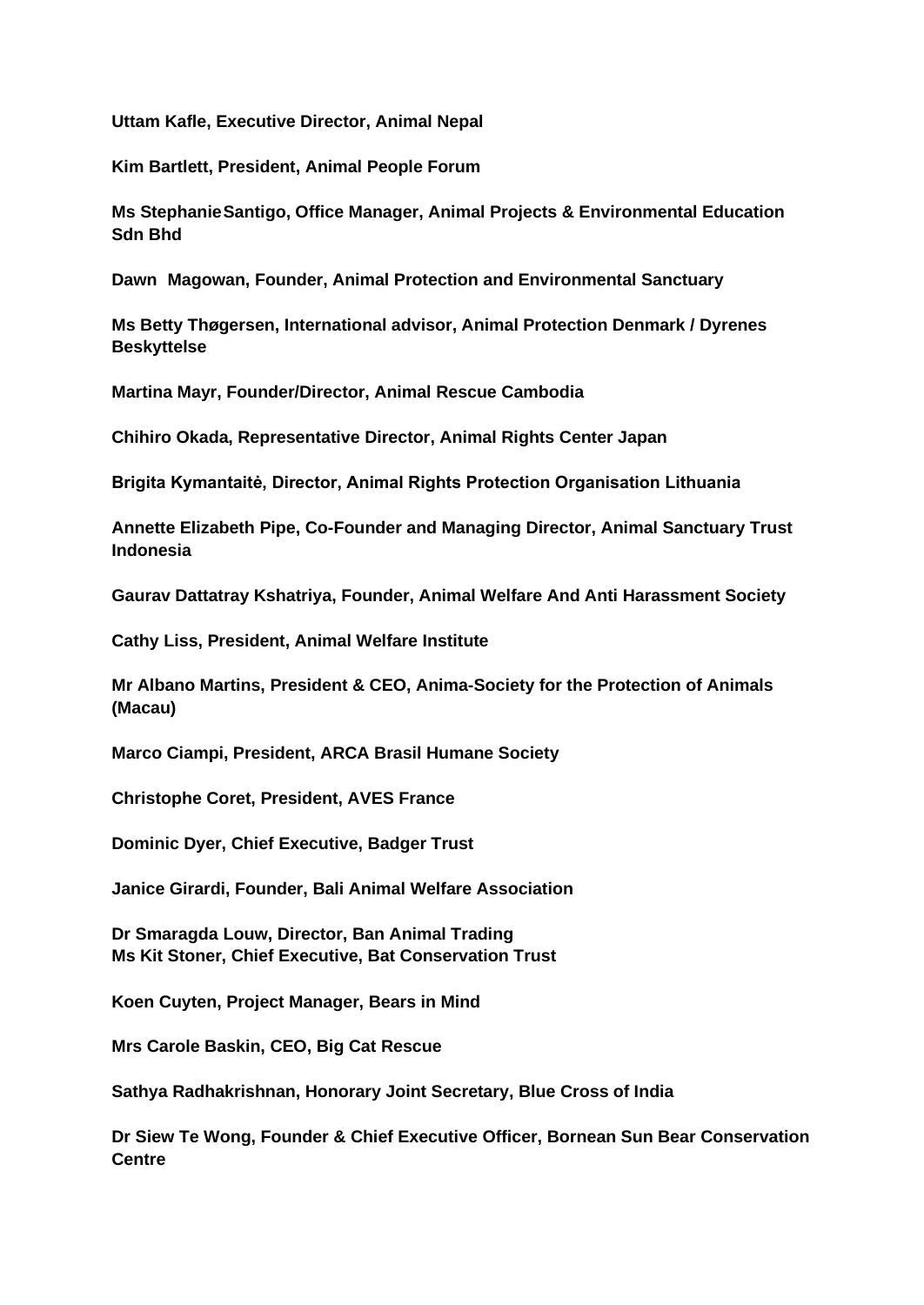**Dr Mark Jones, Head of Policy, Born Free Foundation Mia MacDonald, Executive Director, Brighter Green, USA Jane Howorth, Founder & CEO, British Hen Welfare Trust Drew Abrahamson, Founder & Director, Captured in Africa Foundation Chris Mercer, Director, Campaign Against Canned Hunting Mrs Ericka Ceballos, CEO, CATCA Environmental and Wildlife Society, Canada Mr Chris Fegan, Chief Executive, Catholic Concern for Animals Christine Grandjean, CEO, C'est Assez! Atty. David Kaplan, President, Cetacean Society International Lola Webber, Founder, Change for Animals Foundation Mrs and Mr CJ and Luis Muñoz, Executive Directors, Chelui4lions, Spain Jinfeng Zhou, China Biodiversity Conservation and Green Development Foundation Tozie Zokufa, Regional Coordinator, Coalition of African Animal Welfare Organisations (CAAWO) Alexandra Morette, Director, Code Animal Dr Angela Wright, Chief Scientific Adviser, Compassion in World Farming Suparna Baksi-Ganguly, Co-founder Trustee, Compassion Unlimited Plus Action Carrie Le Blanc, Executive Director, Compassion Works International Dr Nanditha Krishna, Director, CPR Environmental Education Centre Eva Filipczykova MSc, PhD Candidate, Czech University of Life Sciences, Prague Piet Wit, Secretary, Daridibó, Guinea Bissau Yogita Chettri, Darjeeling Animal Shelter Karen Botha, Chief Executive Officer, David Shepherd Wildlife Foundation Bob Dreher, Senior Vice-President Conservation Programs, Defenders of Wildlife James Bruckner, Head of Species Protection Department, Deutscher Tierschutzbund**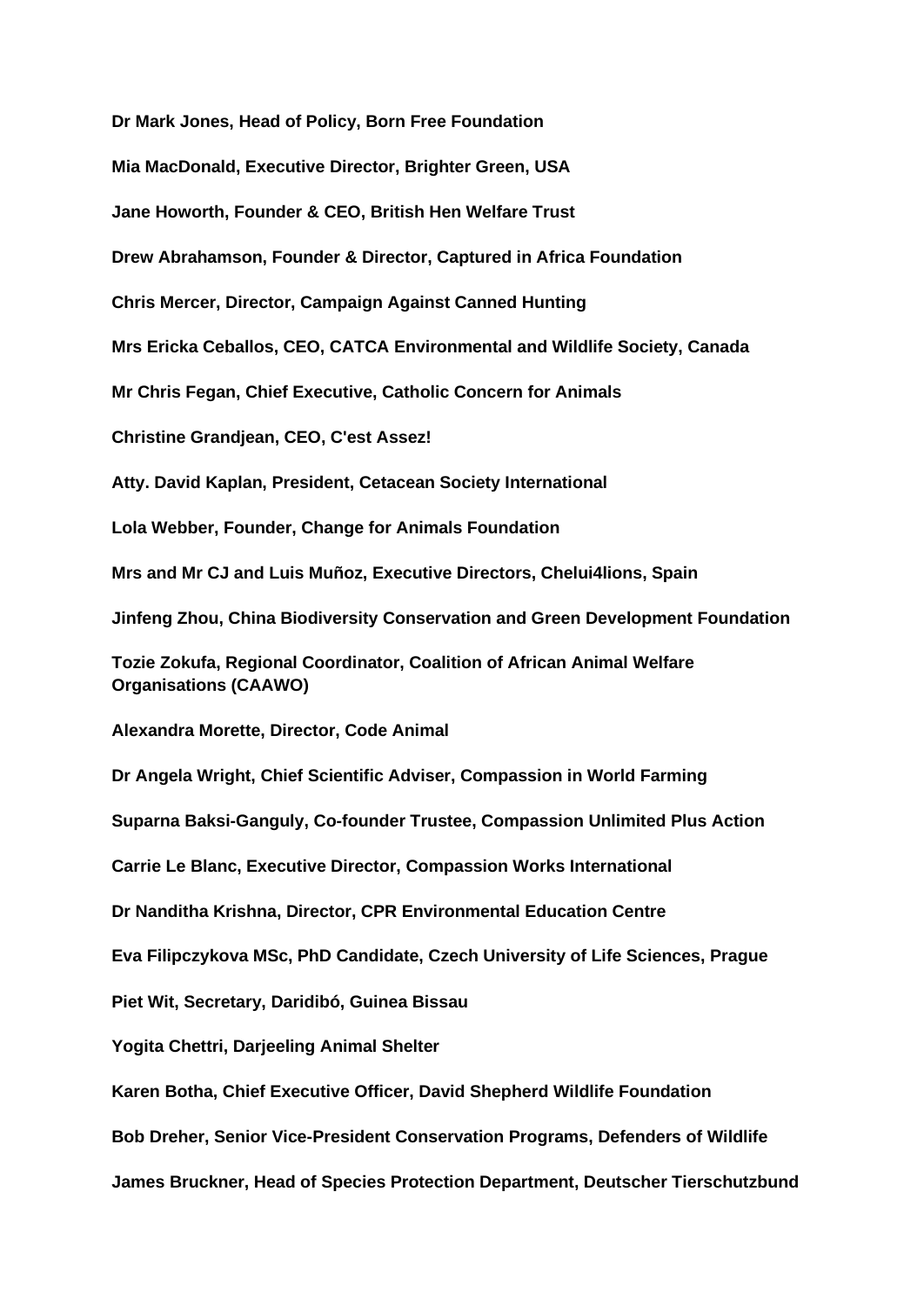**Daniel Rolke, Founder and President, Djurrättsalliansen (The Animal Rights Alliance)**

**Asa Hagelstedt, Secretary General, Djurskyddet Sverige (Animal Welfare Sweden)**

**Nicola Stoev, Founder & Manager, Dobro Surtse**

**Dr Lisa Warden, Founder, Dogstop**

**Diederik Visser PhD, Chair, Dutch Gorilla Foundation**

**Dr Femmie Smit, Program Manager Wildlife, Dutch Society for the Protection of Animals (Dierenbescherming)**

**Ms Theresa Concepcion, Executive Director, Earth Island Institute Asia Pacific**

**Ms Sarah Elzea, Program Manager, Earth Island Institute Int'l Marine Mammal Project**

**Fran Duthie, President, Elephanatics**

**Mr Brett Mitchell, Chairman, Elephant Reintegration Trust**

**Chrissy Pratt, Executive Director, Elephation**

**Michele Pickover, Director, EMS Foundation**

**Debbie Banks, Campaign Leader Tigers & Wildlife Crime, Environmental Investigation Agency**

**Wu Hung, Chief Executive Officer, Environment & Animal Society of Taiwan (EAST)**

**Ella Todd, Managing Director, Environment Films**

**Reineke Hameleers, CEO, Eurogroup for Animals**

**Miriam Martinez, Wildlife Programme Manager, Fundación FAADA (Fundación para el Asesoramiento y Acción en Defensa de los Animales)**

**Varda Mehrotra, Convenor, Federation of Indian Animal Protection Organisations**

**Marison Guciano, FLIGHT**

**Dr Henk Smit, Chai, FONA Conservation, The Netherlands**

**Hedia Baccar, Advisor for MENA and Francophone Africa, Fondation Franz Weber**

**Ms Anna Kogan, CEO, Forgotten Animals**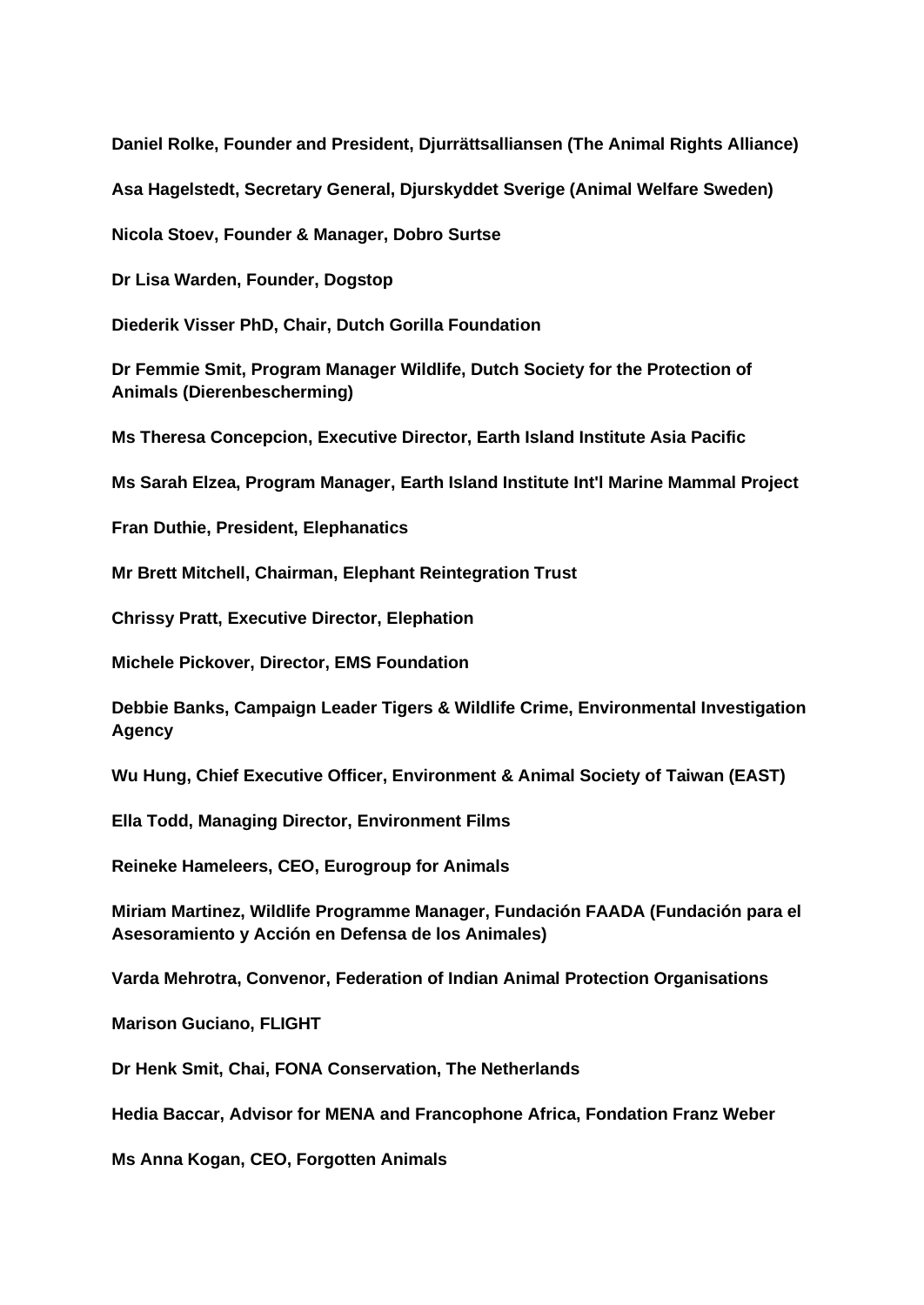**Miss Tanya Erzinclioglu, Founder/Director, For Tigers Brother William Ng OFM, Main Contact, Franciscan Order - Hong Kong Upreshpal Singh, Director, Friends of the Orangutans Malaysia Stefania Falcon, Future 4 Wildlife Ms Heike Henderson, Board Member, Future for Elephants Katherine Blais, Director of Elephant Health and Well-Being, Global Sanctuary for Elephants Christine Dorchak, President and General Counsel, GREY2K USA Worldwide Miss Lucinda Read, Trustee/Director, Greyhound Compassion Elileen Weintraub, Founding Director, Help Animals India Barbara Webb, Treasurer, Himalayan Animal Rescue Trust Alina Guzinska, Hollow Paws David Coggan, Humanebeing Education & Training Consultancy Dr Peter Li, HSI Asia Consultant, Humane Society International Teresa M. Telecky PhD, Vice President Wildlife, Humane Society International Matthew Hamity, Campaign Director, In Defence of Animals USA Sudnya Patkar, Founder/Trustee, In Defence of Animals, India Mr Ben Yoxon, Research and Education Officer, International Otter Survival Fund Dr Shirley McGreal OBE, Founder, International Primate Protection League Stephen A Wiggins, Founder, International Wildlife Bond Shabir Rather, Chief Executive, IQRA Foundation Dr Andrew Kelly, CEO, Irish Society for the Prevention of Cruelty to Animals ISPCA Femke Den Haas, Founder & Coordinator Wildlife Protection Programs, Jakarta Animal Aid Network Ms Satoko Wazaki, Head of the Secretariat, Japan Anti-Vivisection Association**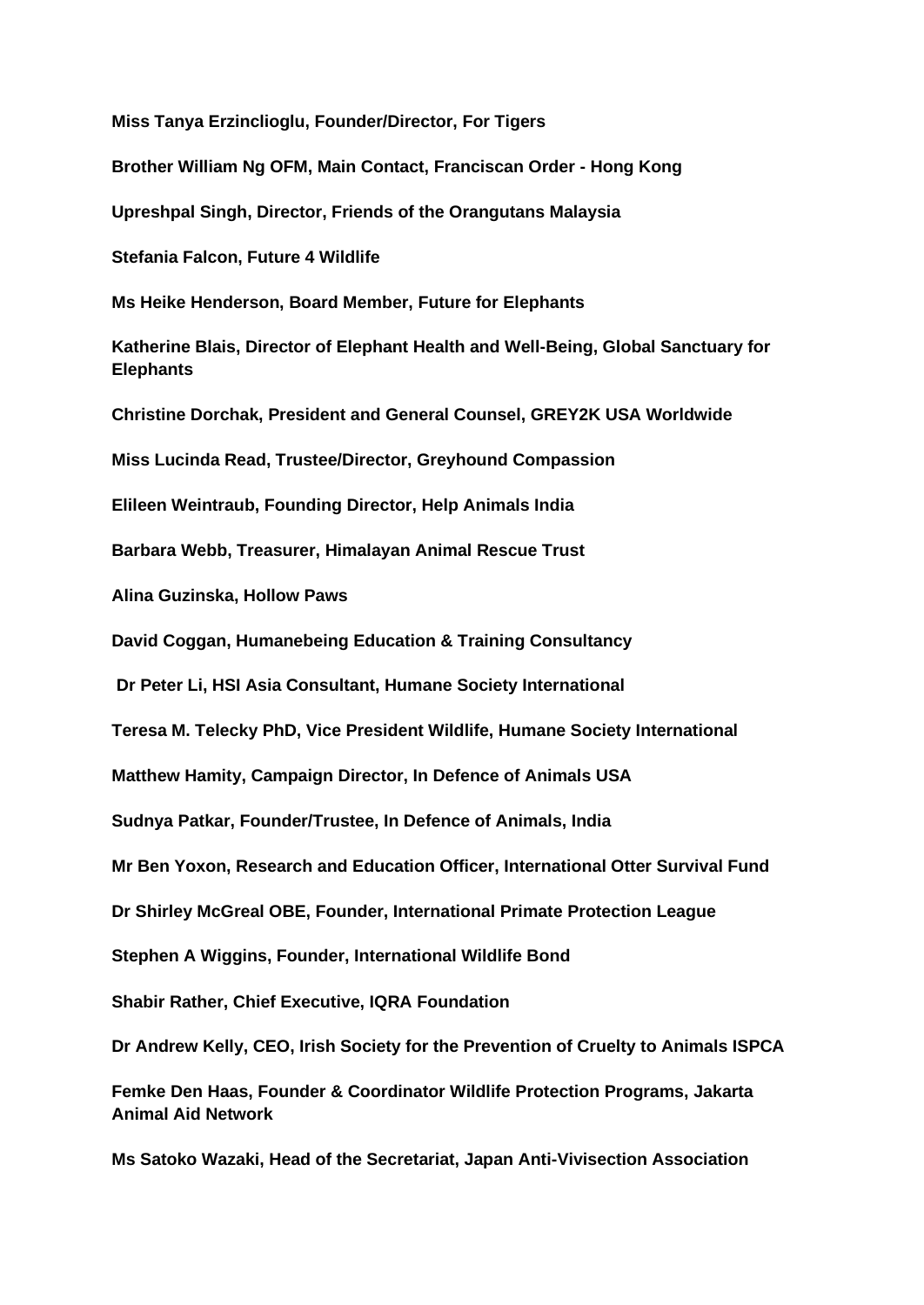**Motokazu Ando, President, Japan Wildlife Conservation Society Dr Sashanka Sekhar Dutta, Chief Functionary, JBF (India) Trust C Narendra Reddy, Secretary, Karuna Society for Animals & Nature Louis Schweitzer, President, La Fondation Droit Animal, Ethique et Sciences Monica Vaccaro, Landmark Foundation Mrs Yvette Taylor, Lawrence Anthony Earth Organization Martin Sims, Director of Investigations, League Against Cruel Sports Hans de Iongh, Chair, Leo Foundation, The Netherlands Jenny Desmond, Founder, Liberia Chimpanzee Rescue & Protection Sheila McClelland, Chair, Lifelong Animal Protection**

**Ms Nancy Lynne Gibson, Founder & President, Love Wildlife Foundation**

**Jacqueline Kyle, Co-Founder, MelbournDolphin** 

**Gina Moon, Founder, moonbears.org**

**Miss Amy Jones, Co-Founder, Moving Animals**

**Caroline Ruane, CEO, Naturewatch Foundation**

**Brooke Aldrich, Trustee, Neotropical Primate Conservation**

**Ananda Dahal, Nepal Animal Welfare and Research Center**

**Hilary Kloetzil, Founder/Executive Director, Nepal Street Animal Rescue**

**Dr Ranjit Kaur Mendhir, Veterinary Surgeon, Noahs Ark Ipoh, Malaysia (Ipoh Animal Welfare Society)**

**Dr Karin Hartman, Field Director/Researcher, Nova Atlantis Foundation Portugal**

**Hannah Surowinski, Director, Nowzad**

**William Rossiter, Vice President, NY4WHALES**

**Courtney S. Vail, Director of Strategic Campaigns, Oceanic Preservation Society (OPS)**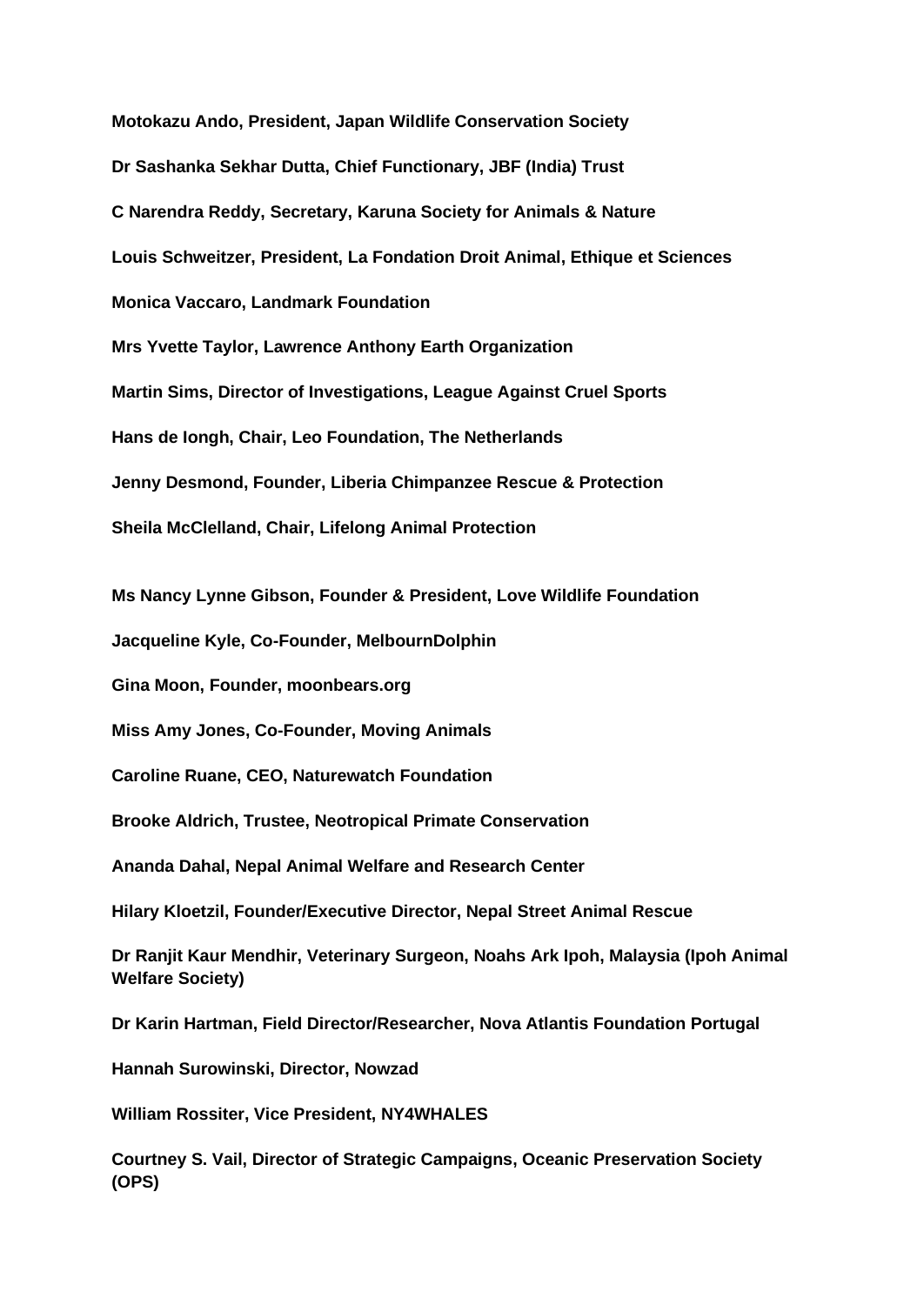**Bob Elliot, Director, OneKind**

**Jim Ries, President, One More Generation**

**Monsieur Aquilas Gnomblea, PDG, ONG Sante Animale Afrique**

**Mara McCaffery, Founder & Chairperson, Orangutan Aid**

**Clive Martins, Chair, Orca Rescues Foundation**

**Ms Kim PS DA Ribeira, Director, Outraged South African Citizens Against Poaching OSCAP** 

**Dr Gregg Tully, Executive Director, Pan African Sanctuary Alliance (PASA)**

**Amy Baron, Founder, PAWS Bangkok**

**Ms Sachiko Azuma, PEACE (Put an End to Animal Cruelty and Exploitation)**

**Sanjib Kumar Das, Member Secretary, People for Animals, Odisha**

**Jill Nelson, Chief Executive, People's Trust for Endangered Species**

**Catherine Doyle MS, Director of Science Research and Advocacy, Performing Animal Welfare Society**

**Rochelle Regodon, Policy Manager, PETA Asia 亚洲善待动物组织**

**Mr Nilesh Bhanage, CEO, Plants and Animals Welfare Society (PAWS Asia)**

**Dr Marion Garai, Pro Elephant Network**

**Dr Sandra Altherr, Co-Founder, Pro Wildlife Germany**

**Mr Rohit Gangwal, President, RAKSHA**

**Amal el Bekri, General Secretary, RAPAD Maroc**

**Charlotte Nithart, Director, Robin des Bois**

**Adam Grogan BSc MCIEEM, Head of Wildlife, Royal Society for the Prevention of Cruelty to Animals RSPCA**

**Ms Mageswari Sangaralingam, Honorary Secretary, Sahabat Alam Malaysia (Friends of the Earth Malaysia)**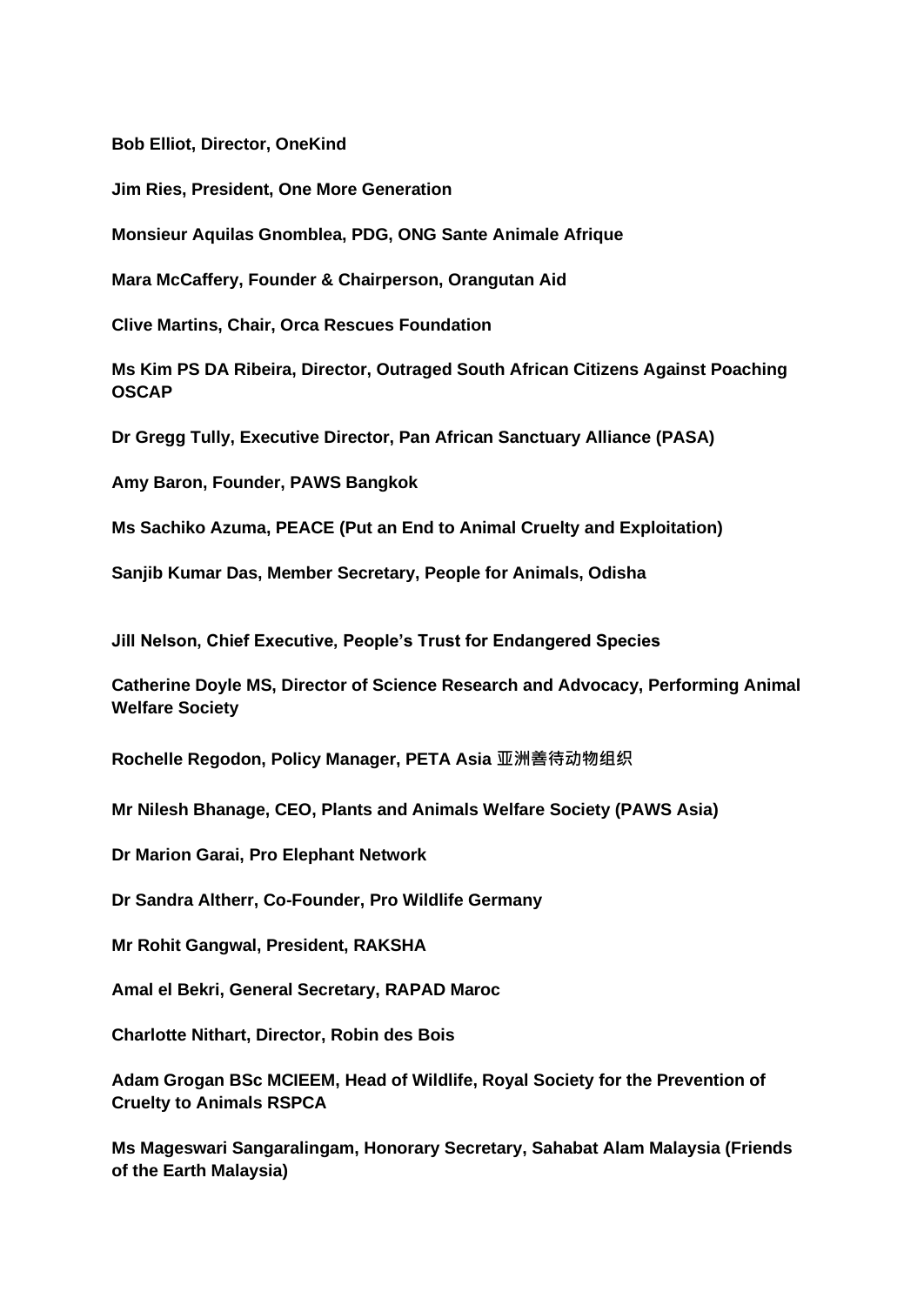**Pamela Malhotra, Trustree, SAI (Save Animals Initiative) Sanctuary Trust**

**Dr Nandita Shah, Founder – Director, Sanctuary for Health & Reconnection to Animals & Nature**

**Kati Pulli, Executive Director, SEY Animal Welfare Finland**

**Rebecca D'Cruz, Sarawak Society for the Prevention of Cruelty to Animals**

**Mr Ali Gea, Executive Director, Scorpion Foundation Indonesia**

**Mr Robert Brandford, Executive Director, Sheldrick Wildlife Trust**

**Janet Enoch, Investigator/Administrator, Showing Animals Respect and Kindness**

**Nara Narayan Sharma, President, Society for Animal Welfare and Management**

**Cynthia Ng, Hon. Secretary, Society for the Prevention of Cruelty to Animals – Penang**

**Fiona Woodhouse, Deputy Director Welfare, Society for the Prevention of Cruelty to Animals (HK)**

**Wong Ee Lynn, Farm Animal Welfare Programme, Society for the Prevention of Cruelty to Animals, Selangor**

**Dr Jaipal Gill, Executive Director, Society for the Prevention of Cruelty to Animals, Singapore**

**Ivan Kurajov, Society for the Protection of Animals Ljubimci**

**Leanne Fogarty, Founder and Director, Society for Travelers Respecting Animal Welfare**

**Mr John Dalley, President, Soi Dog Foundation**

**Ms Aia Abnett, Director, Southern African Fight For Rhinos**

**Will Travers OBE, President, Species Survival Network**

**Simone Eckhardt, Director, SPOTS (Save and Protect Our TreasureS)**

**Ron van der A, Chairman, Stichting Painted Dog Conservation**

**Vasanthi Kumar, Co-Founder and Chairperson, Stray Relief and Animal Welfare**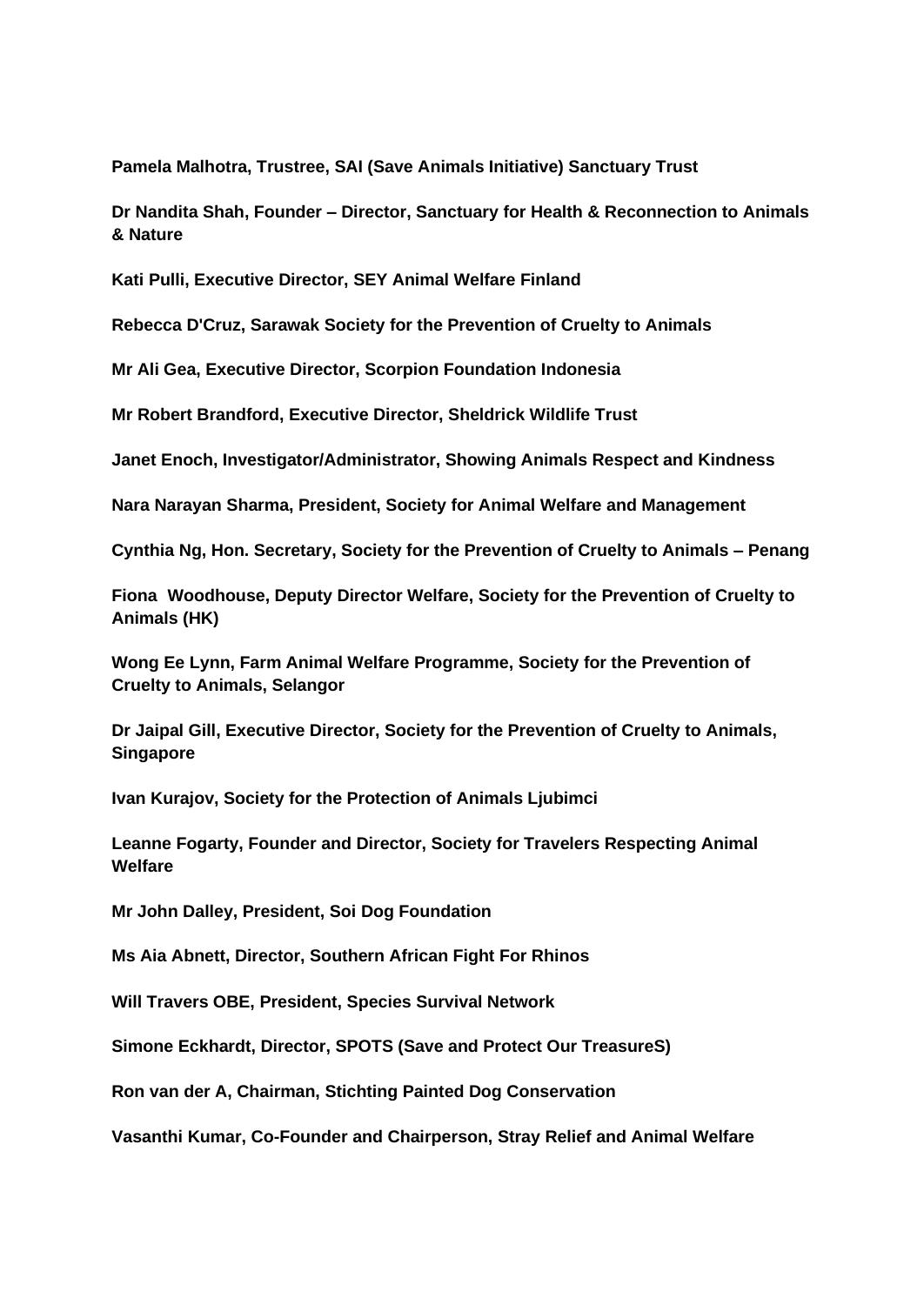**Dr Gabriella Fredriksson, Co-chair, Sun Bear Expert Team BSG/IUCN/SSC Sun Bear Centre – Kalimantan Connie Chiang, Co-Founder & Executive Director, Taiwan SPCA**台灣防止虐待動物協會 **Carine Bambara, Senior Manager Global External Affairs, The Brooke Kedar Gore, Director, The Corbett Foundation Ms Maho Cavalier, Corporate Relations Specialist, The Humane League Japan Manoj Gautam, Executive Director, The Jane Goodall Institute – Nepal Dr Gay Bradshaw, Executive Director, The Kerulos Center for Nonviolence Leif Cocks, President, The Orangutan Project Anna Hashim-Cabrera, Executive Director, The Philippines Animal Welfare Society Mr Philip Wollen, Founder, The Winsome Constance Kindness Trust J Brand MSc, Coordinator, Trésor Foundation, The Netherlands Nedim C Buyukmihci, President, Unexpected Wildlife Refuge Professor Claudio Sillero, Professor of Conservation Biology, University of Oxford Mr Dave Du Toit, Founder, Vervet Monkey Foundation Gerald Dick, Chief Programmes Officer, Vier Pfoten International Ms Sue Ehret, Principle Adminstrator, Voice for dogs abroad Kaori Sakamoto, Representative, Voice for Zoo Animals Miss Sarah Dyer, Co-Founder, Voice4Lions Hongmei Yu, VShine Animal Protection Association Jo-Anne McArthur, Founder, We Animals Media Andrew N Rowan DPhil, President, WellBeing International Daniela Schrudde, Program Director, Welttierschutzgesellschaft e.V. (WTG) Chris Butler-Stroud, Chief Executive Officer, Whale and Dolphin Conservation Ms Rachel Hevesi, Director, Wild Futures**